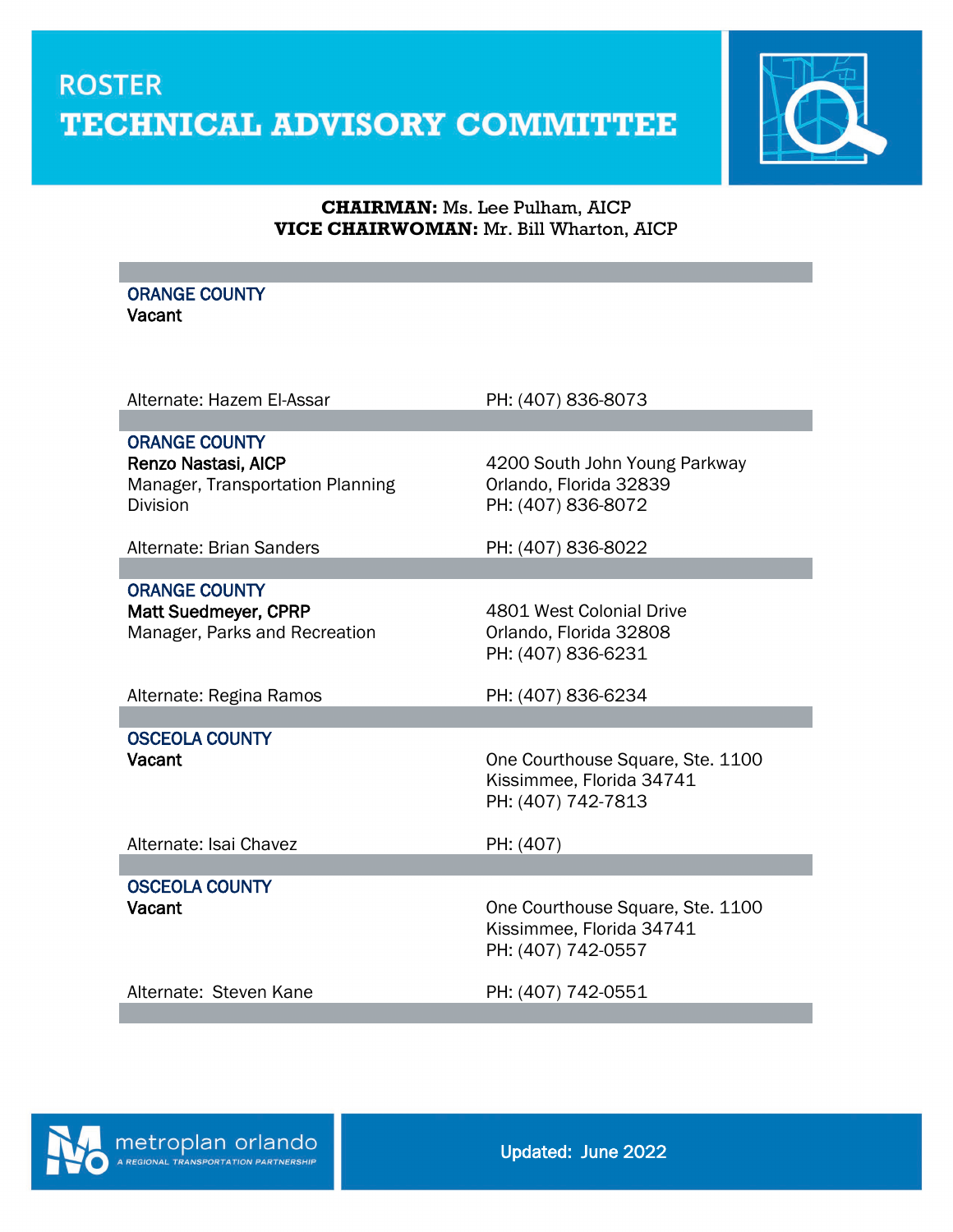

#### OSCEOLA COUNTY

metroplan orlando

Executive Director of Transportation and Transit

Tawny Olore **Countillact Courthouse Square, Ste. 3100** Kissimmee, Florida 34741 PH: (407) 742-0559

Alternate: Kathy Lee PH: (407) 742-0553 SEMINOLE COUNTY Mary Moskowitz, AICP 100 East First Street Transportation Planning Manager Sanford, Florida 32771<br>Public Works Director<br>PH: (407) 665-5715 PH: (407) 665-5715 Alternate: Jeff Hopper. PH: (407) SEMINOLE COUNTY **Jean Jreij, P.E.**<br>
Public Works Director<br>
Public Works Director<br>
200 West County Home Road Sanford, Florida 32773 PH: (407) 665-5601 Alternate: Charles Wetzel PH: (407) 665-5686 SEMINOLE COUNTY Bill Wharton, AICP 1101 East First Street Principal Planner Sanford, Florida 32771 PH: (407) 579-6186 Alternate: Anthony Nelson, P.E. PH: (407) CITY OF ALTAMONTE SPRINGS Brett Blackadar, PE, PMP, PTOE 950 Calabria Drive Division Director of Engineer Altamonte Springs, Florida 32714 City Engineer PH: (407) 571-8338 Alternate: Alisha Maraviglia PH: (407) 571-8146 CITY OF APOPKA Pam Richmond, AICP 120 East Main Street Apopka, Florida 32703 PH: (407) 703-1686 Alternate: Jim Hitt PH: (407) 703-1712

Updated: June 2022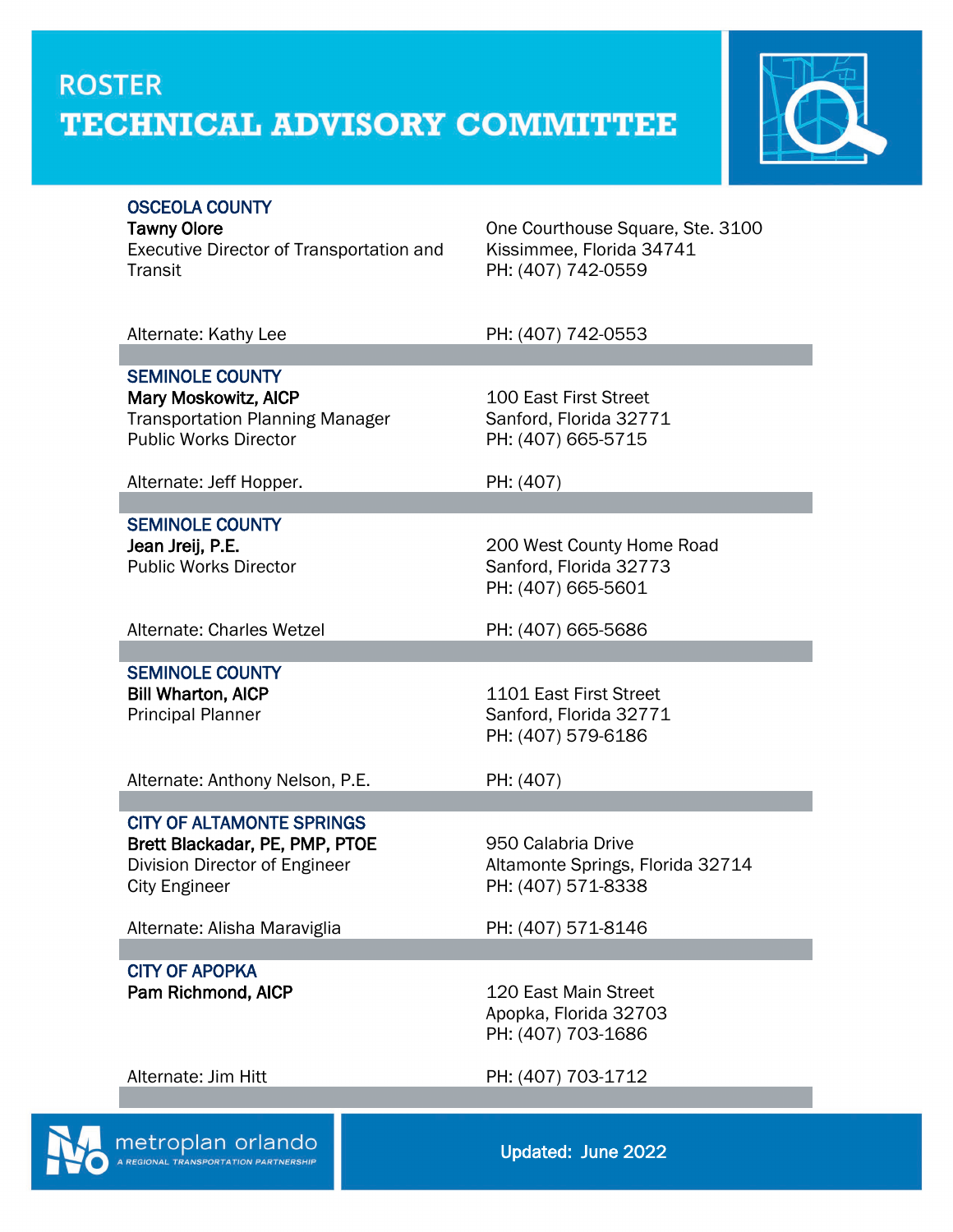

#### CITY OF BELLE ISLE Commissioner Ed Gold 1600 Nela Avenue

Belle Isle, Florida 32809 PH: (407) 851-7730

Alternate: Bob Francis, ICMA-CM

CITY OF CASSELBERRY

Kelly Brock, Ph.D., P.E., CFM, LEED AP, ENV SP 95 Triplet Lake Drive Deputy Public Works Director/City Engineer Casselberry, Florida 32707

PH: (407) 262-7725 x1235

Alternate: Dean Fathelbab PH: (407) 262-7725

### CITY OF KISSIMMEE Ramy Kamal 101 Church Street

Engineer Kissimmee, Florida 34741 PH: (407) 518-2273

Alternate: Robert Masiku. PH: (407) 518-2174

### CITY OF KISSIMMEE

Ashley Cornelison **101 Church Street** Senior Planner **Kissimmee, Florida 34741** PH: (407) 518-2141

Alternate: John Hambley, AICP PH: (407) 518-2145

### CITY OF LAKE MARY

Christopher Carson 911 Wallace Court Senior Planner **Lake Mary, Florida 32746** 

PH: (407) 585-1369

Alternate: Sabreena Colbert PH: (407) 585-1459

# CITY OF LONGWOOD

Alternate: Chris Kinter PH: (407) 260-3468 Alternate: Anjum Mukherjee, AICP PH: (407) 260-3468

Shad Smith 175 West Warren Avenue City Engineer **Longwood, Florida 32750** PH: (407) 260-3642

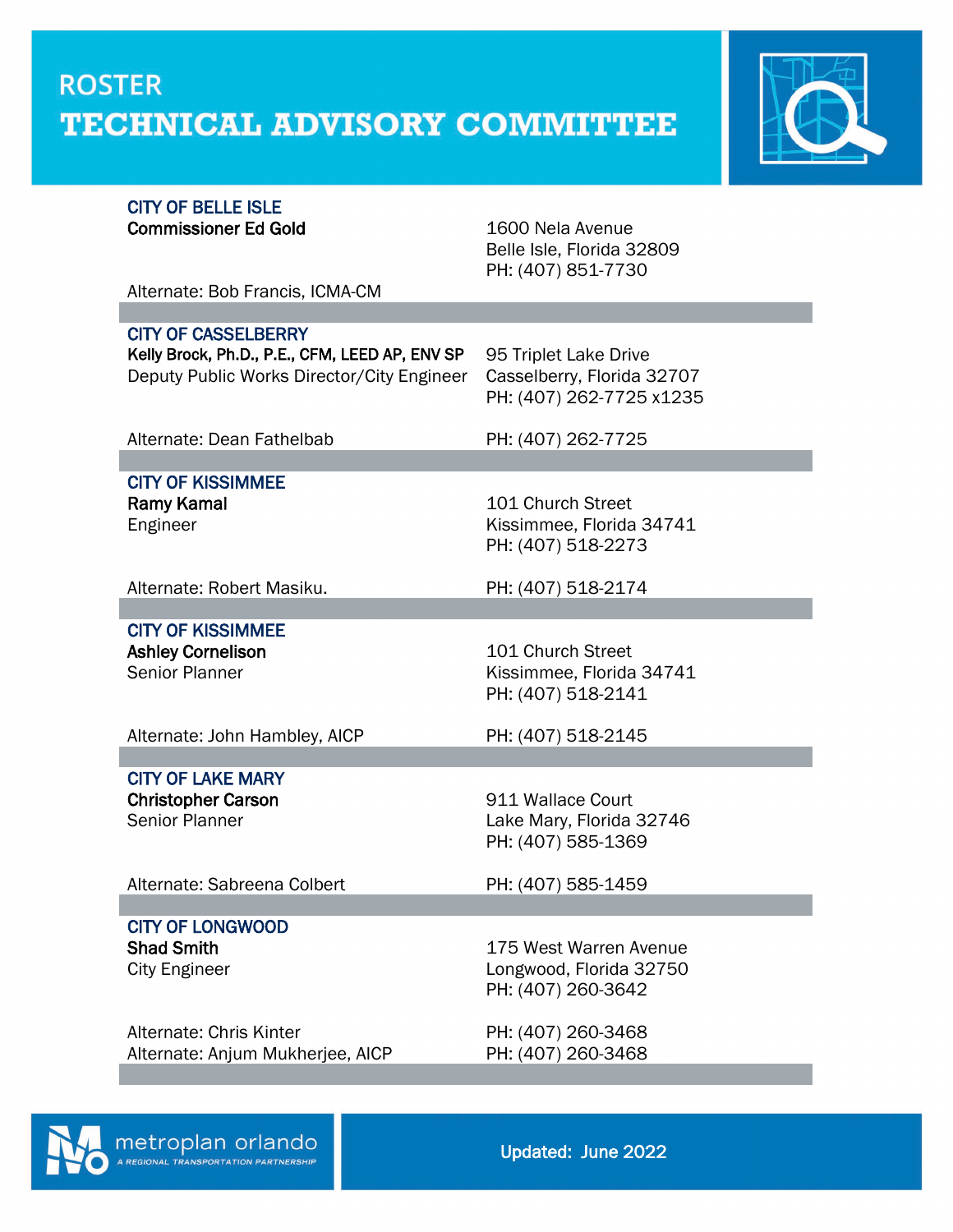

## CITY OF MAITLAND<br>Alyssa Eide

1776 Independence Lane Maitland, Florida 32751 PH: (407) 875-3693

| Alternate: Kimberley Tracy                               | PH: (407) 539-6216                                |
|----------------------------------------------------------|---------------------------------------------------|
|                                                          |                                                   |
| <b>CITY OF OCOEE</b><br><b>Steve Krug</b>                | 301 Maguire Road                                  |
| <b>Public Works Director</b>                             | Ocoee, Florida 34761                              |
|                                                          | PH: (407) 905-3170                                |
| Alternate: Mike Rumer                                    | PH: (407) 905-3157                                |
|                                                          |                                                   |
| <b>CITY OF ORLANDO</b>                                   |                                                   |
| Amy Kessel                                               | 400 South Orange Avenue                           |
| Finance Manager                                          | Orlando, Florida 32801                            |
| <b>Transportation Department</b>                         | PH: (407) 246-4269                                |
| Alternate: Crissy Martin                                 | PH:                                               |
|                                                          |                                                   |
| <b>CITY OF ORLANDO</b>                                   |                                                   |
| Laura Hardwicke<br><b>Transportation Project Manager</b> | 400 South Orange Avenue<br>Orlando, Florida 32801 |
|                                                          | PH: (407) 246.3229                                |
|                                                          |                                                   |
| Alternate: Jacques Coulon                                | PH:                                               |
|                                                          |                                                   |
| <b>CITY OF ORLANDO</b><br><b>Gustavo Castro</b>          | 400 South Orange Avenue                           |
| Project Manager                                          | Orlando, Florida 32801                            |
|                                                          | PH: 407) 246-3385                                 |
|                                                          |                                                   |
| Alternate: Jenn Rhodes                                   | PH:                                               |
|                                                          |                                                   |
| <b>CITY OF OVIEDO</b>                                    |                                                   |
| <b>Bobby Wyatt</b>                                       | 400 Alexandria Boulevard                          |
| <b>Public Works Director</b>                             | Oviedo, Florida 32765                             |
|                                                          | PH: (407) 971-5648                                |
|                                                          |                                                   |
|                                                          |                                                   |
| Alternate: Tom Radzai                                    | PH: (407) 971-5656                                |
| metroplan orlando                                        | Updated: June 2022                                |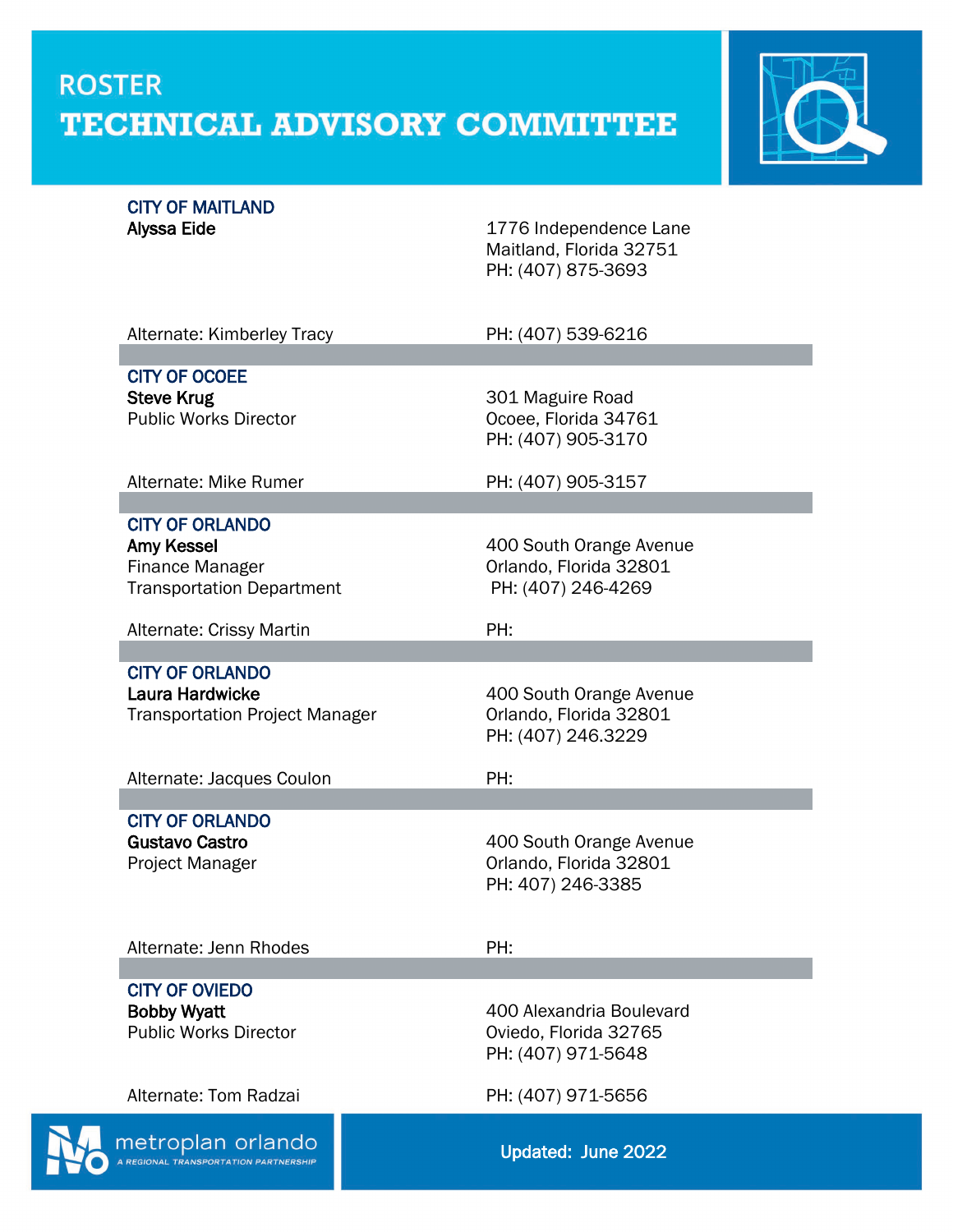

CITY OF SANFORD

Michael Cash 300 North Park Avenue Planning Engineer Sanford, Florida 32771 PH: (407) 688-5148

Alternate: Prince Bates **PH:** 

## CITY OF SANFORD

Vacant Vacant 200 North Park Avenue Sanford, Florida 32771 PH: (407)

Alternate:

 CITY OF ST. CLOUD Erin Sterk 1300 Ninth Street

St. Cloud, Florida 34769 PH: (407) 957-8428

Alternate: Melissa Dunklin Alternate: Andre Anderson

PH: (407) 957-7344

### TOWN OF WINDERMERE

Scott Brown<br>
Public Works Director<br>
Public Works Director<br>
Contract Mondermere, Florence Alexander Mundermere, Florence

Windermere, Florida 34786 PH: (407) 876-2563

Alternate: Robert Smith PH: (407) 876-2563

# CITY OF WINTER PARK

Hong Lim 401 South Park Avenue Engineer 1 Winter Park, Florida 32789 PH: (407)599-3521

Alternate: Keith Moore PH: (407) 599-3262

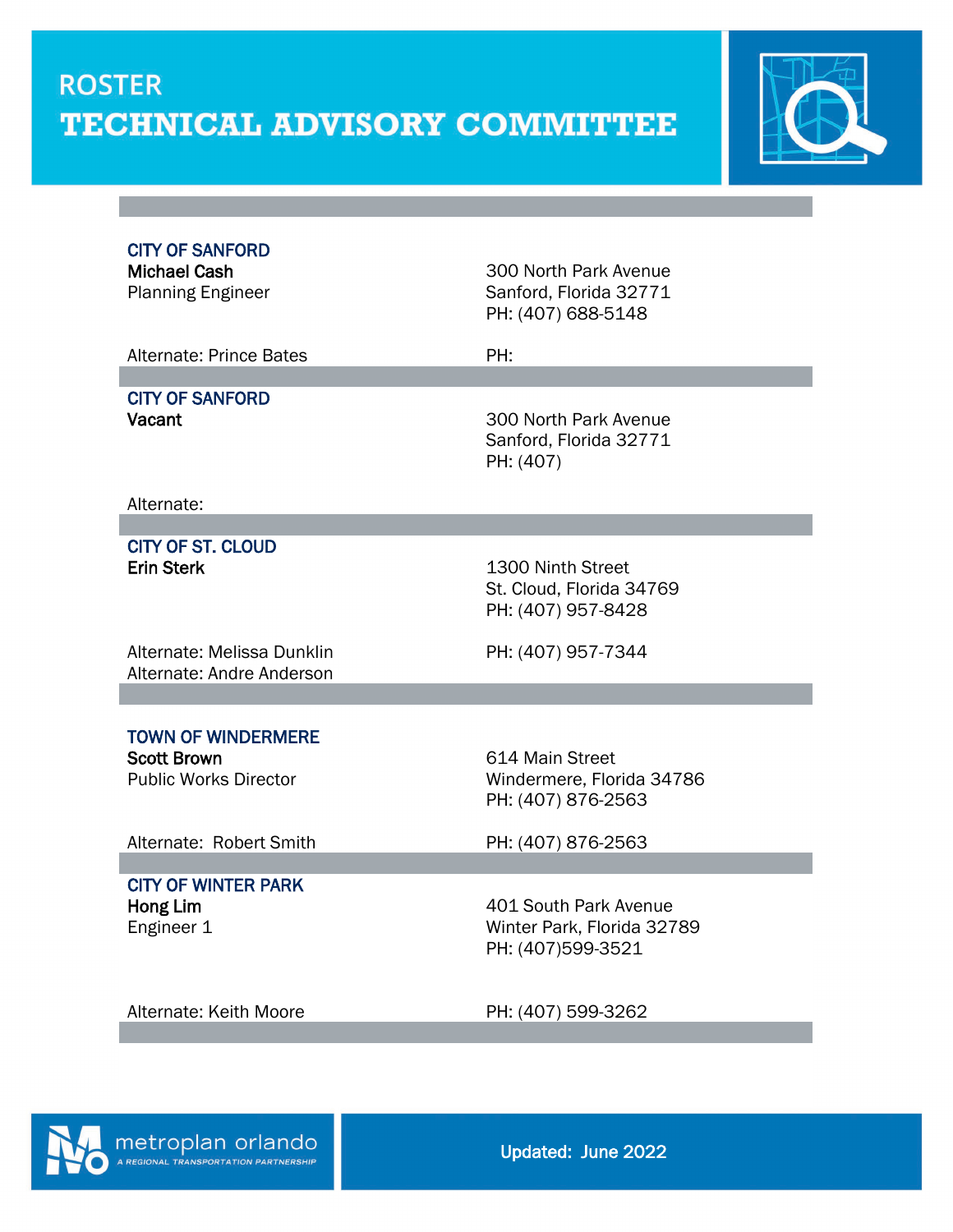

#### CITY OF WINTER SPRINGS

Community Development Director Winter Springs, Florida 32708

Christopher Schmidt 1126 East State Road 434 PH: (407) 327-7597

Alternate: Vacant PH: (407) 327-

#### CENTRAL FLORIDA EXPRESSWAY AUTHORITY (CFX) Vacant Vacant 2001 120 MHz 2002 10:30 MHz 4974 ORL Tower Road

Orlando, Florida 32807 PH: (407) 690-5337

Alternate: Jamison Edwards, P.E.

| CENTRAL FLORIDA REGIONAL TRANSPORTATION AUTHORITY (LYNX) |                          |  |
|----------------------------------------------------------|--------------------------|--|
| Myles O'Keefe                                            | 455 North Garland Avenue |  |
| Manager of Strategic Planning                            | Orlando, Florida 32801   |  |
|                                                          | PH: (407) 254-6076       |  |

Alternate: Vacant PH:

EAST CENTRAL FLORIDA REGIONAL PLANNING COUNCIL (ECFRPC)

Charles Abbatantuono 455 North Garland Avenue Project Review Manager **Canadia** Crlando, Florida 32801 PH: (407) 245-0300

Alternate: PH: (407) 245-0300 x327

#### GREATER ORLANDO AVIATION AUTHORITY (GOAA) **Brad Friel Community Community Community Community Community Community Community Community Community Community**

Transportation Planning Manager **Containedia** Criando, Florida 32827

PH: (407) 825-3139

Alternate: Rob Brancheau

#### KISSIMMEE GATEWAY AIRPORT

Lead Airport Operations Coordinator Kissimmee, Florida 34741

Ramon Senorans 301 North Dyer Boulevard, Ste. 101 PH: (407) 518-2537

Alternate: Mr. Shaun Germolus, A.A.E. PH: (407) 518-2516



Updated: June 2022